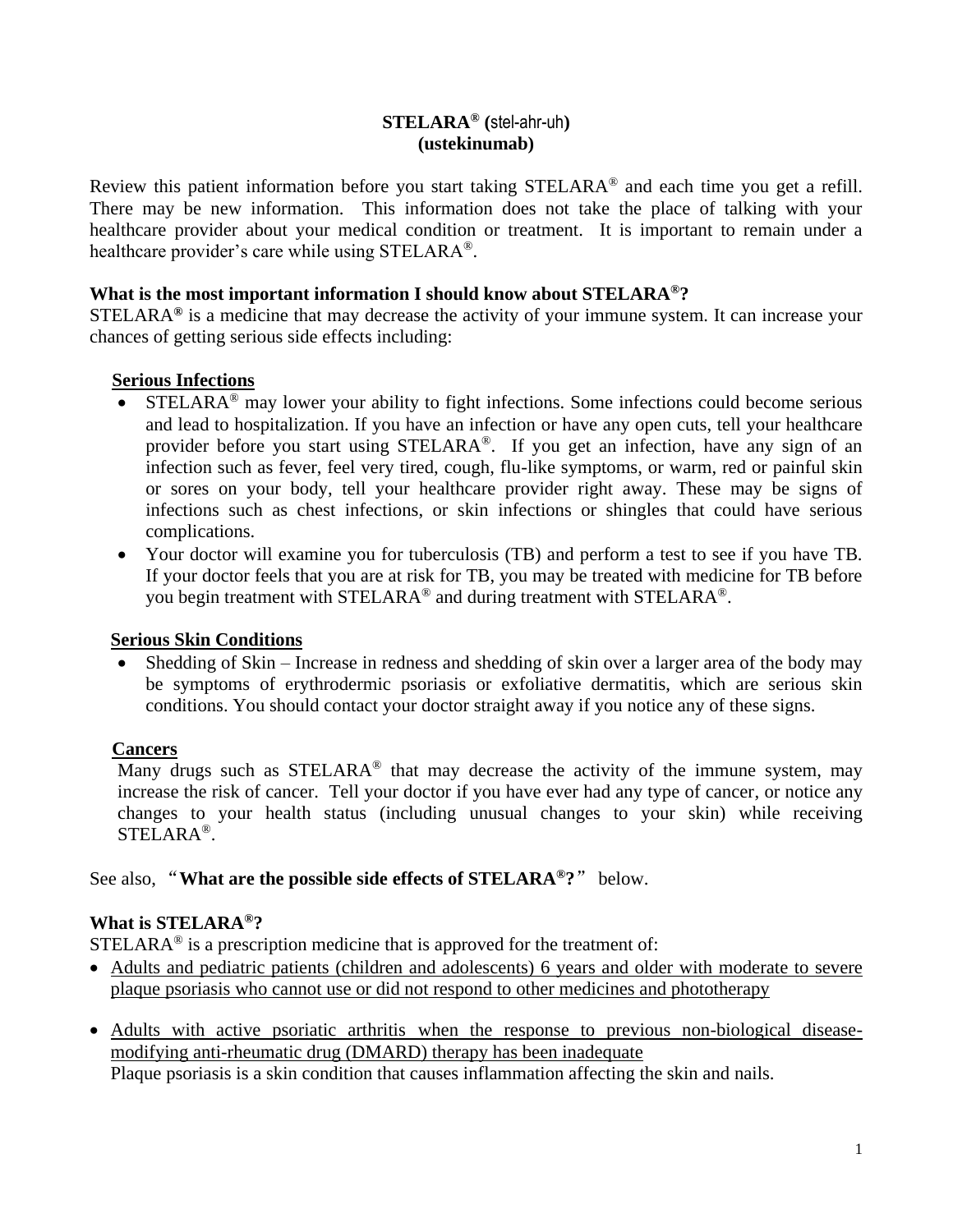Psoriatic arthritis is an inflammatory disease of the joints, usually accompanied by psoriasis. If you have active psoriatic arthritis, you will be given STELARA<sup>®</sup> by injection under the skin, alone or in combination with methotrexate, to:

- Reduce signs and symptoms of your arthritis;
- Inhibit damage to your joints;
- Improve your physical function;
- Improve your enthesitis (pain and swelling around the joints);
- Improve your psoriasis;
- Improve your health-related quality of life.
- Adults with moderately to severely active Crohn's disease or ulcerative colitis

Crohn's disease and ulcerative colitis are inflammatory diseases of the bowels. If you have moderately to severely active Crohn's disease that has not responded to other medications and you are an adult, you will be given STELARA® to:

- Help relieve your symptoms such as abdominal pain and frequent stools,
- Help get Crohn's disease or ulcerative colitis under control (induce remission) and keep it under control (maintain remission),
- Reduce or stop the use of corticosteroid medicines,
- Improve your health-related quality of life by helping you feel better,
- Improve the way the lining of your intestine looks to your healthcare provider during colonoscopy.

STELARA<sup>®</sup> blocks the action of two proteins in your body called interleukin 12 (IL-12) and interleukin 23 (IL-23). IL-12 and IL-23 are made by your body's immune system. In people with psoriasis, psoriatic arthritis or Crohn's disease, IL-12 and IL-23 can cause their immune system to attack normal healthy parts of their body like the skin, nails, joints or the digestive tract. STELARA® can block the IL-12 and IL-23 from causing the immune system to attack.

# **Who should not receive STELARA®?**

You should not receive STELARA<sup>®</sup> if you have:

- had an allergic reaction to STELARA<sup>®</sup>, or any of the other ingredients in STELARA<sup>®</sup>. See the end of this labeling for a complete list of ingredients in STELARA®.
- an active infection which your doctor considers important.

# **What should I tell my doctor before starting treatment with STELARA®?**

Your doctor will assess your health before each treatment.

Tell your doctor about all of your medical conditions before each treatment, including if you:

- ever had an allergic reaction to STELARA<sup>®</sup>. Ask your doctor if you are not sure.
- have any kind of infection even if it is very minor.
- have an infection that won't go away or a history of infection that keeps coming back.
- have had TB (tuberculosis), or if you have recently been near anyone who might have TB.
- have or have had any type of cancer.
- have any new or changing lesions within psoriasis areas or on normal skin.
- have recently received or are scheduled to receive a vaccine. Tell your doctor if anyone in your house needs a vaccine. The viruses in some vaccines can spread to people with a weakened immune system, and can cause serious problems.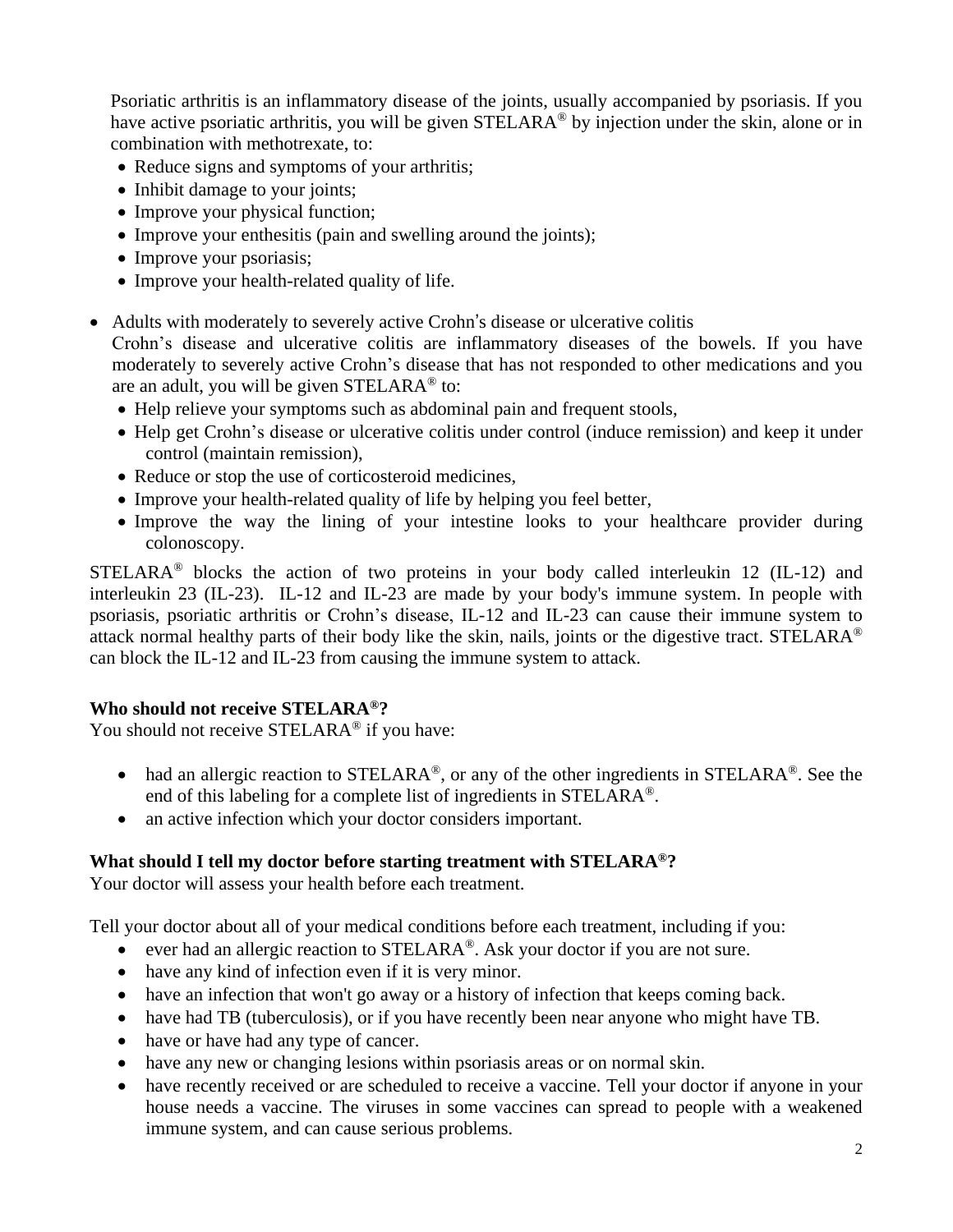- are receiving or have received 'allergy shots', especially for serious allergic reactions.
- are pregnant, planning to become pregnant, or breastfeeding.  $STELARA^{\circledcirc}$  should only be used during a pregnancy if needed. Women who are breastfeeding should talk to their doctor about whether or not to use STELARA®.
- have an allergy to latex.
- have any open cuts or sores as they might get infected.

**Tell your doctor about all the medicines you take**, including prescription and non-prescription medicines, vitamins, and herbal supplements.

Know the medicines you take. Keep a list of your medicines and show them to your doctor and pharmacist when you get a new medicine.

# **How will I receive STELARA®?**

- For treatment of psoriasis and psoriatic arthritis,  $STELARA^{\circledcirc}$  is given by injection under the skin.
- For treatment of Crohn's disease or ulcerative colitis, the first dose of STELARA<sup>®</sup> is given by an intravenous infusion, which means that the medicine will be given to you through a needle placed in a vein. This dose is given by your healthcare provider. After that, STELARA<sup>®</sup> is given by injection under the skin.
- STELARA<sup>®</sup> is intended for use under the guidance and supervision of your doctor. In children and adolescents 6 years and older with psoriasis, it is recommended that STELARA® be administered by a health-care provider. If your doctor determines that it is appropriate, you or your caregiver may be able to administer STELARA® to yourself, after proper training in injection technique using the right type of syringe and the amount (volume) to be injected (see the "**Instructions for Injecting STELARA® under the skin yourself"**).
- Your doctor will determine the right dose of  $STELARA^{\circledcirc}$  for you, the amount for each injection and how often you should receive it. Make sure to discuss with your doctor when you will receive injections and to come in for all your scheduled follow-up appointments.

# **What should I avoid while receiving STELARA®?**

You should not receive a live vaccine while taking STELARA<sup>®</sup>.

# **What are the possible side effects of STELARA®?**

Serious Infections (see "**What is the most important information I should know about STELARA®?**").

Serious skin conditions (see "**What is the most important information I should know about STELARA®?**")

Cancer

(see "**What is the most important information I should know about STELARA®?**").

Other serious side effects may occur including allergic reactions.

Signs of a serious allergic reaction may include a skin rash, a swollen face, lips, mouth or throat or wheezing, dizziness, trouble swallowing or breathing. Call your doctor or get emergency medical help right away if you think you are having an allergic reaction.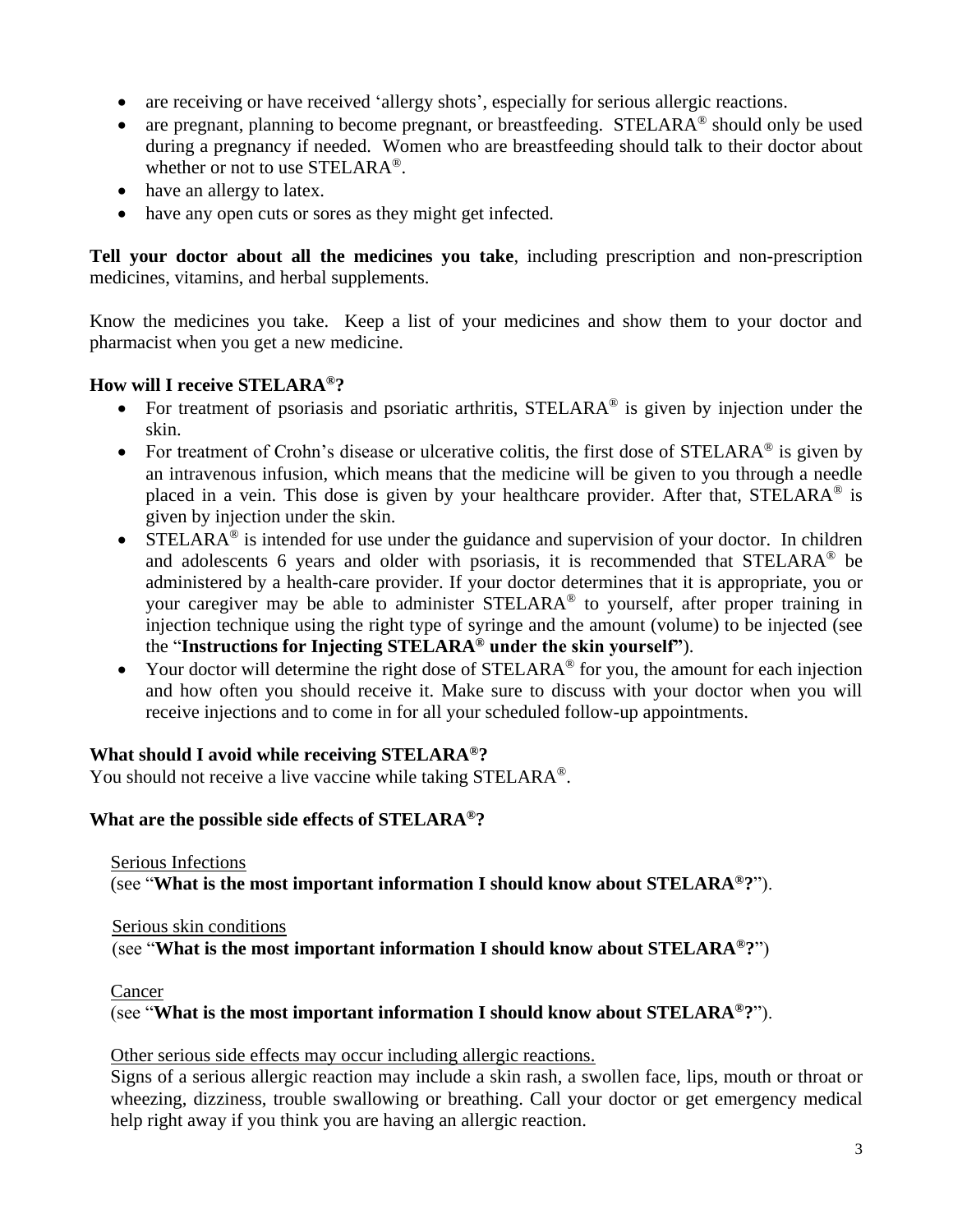In rare cases, symptoms such as cough, shortness of breath, and fever may also be a sign of an allergic lung reaction to  $STELARA^{\circledR}$ .

### Allergy to latex

The needle cover on the pre-filled syringe contains dry natural rubber (a form of latex). This may cause allergic reactions in people who are sensitive to latex. Tell your doctor if you have ever had an allergic reaction to latex and developed any allergic reaction to STELARA® injection.

### **The most common side effects of STELARA® are:**

- Upper respiratory infections such as the common cold
- Infection of the nose and throat
- Dizziness
- Headache
- Sore throat
- Diarrhea
- Nausea
- Vomiting
- Itching
- Back pain
- Muscle aches
- Joint pain
- Feeling very tired
- Redness of the skin where the injection is given
- Pain where the injection is given
- Sinus infection

These are not all of the side effects with STELARA®. Tell your doctor about any side effect that bothers you or does not go away. In general, the side effects of STELARA® in children and adolescents 6 years and older are similar to those in adults. Ask your doctor or pharmacist for more information.

### **General information about STELARA®**

Medicines are sometimes prescribed for purposes that are not mentioned in patient information sheets. Do not use STELARA® for a condition for which it was not prescribed.

# **How STELARA® is stored**

If you are using STELARA<sup>®</sup> at home, it is important to store the product at  $2^{\circ}C$  to  $8^{\circ}C$  (36°F to 46°F) in your refrigerator although not in the freezer compartment. STELARA<sup>®</sup> should not be frozen. Do not shake. Keep the product in the original carton to protect from light until the time of use.

If needed, individual STELARA® pre-filled syringes may also be stored at room temperature up to 30°C (86ºF) for a maximum single period of up to 30 days in the original carton with protection from light. Record the date when the pre-filled syringe is first removed from the refrigerator and the new expiry date on the carton in the spaces provided. The new expiry date must not exceed the original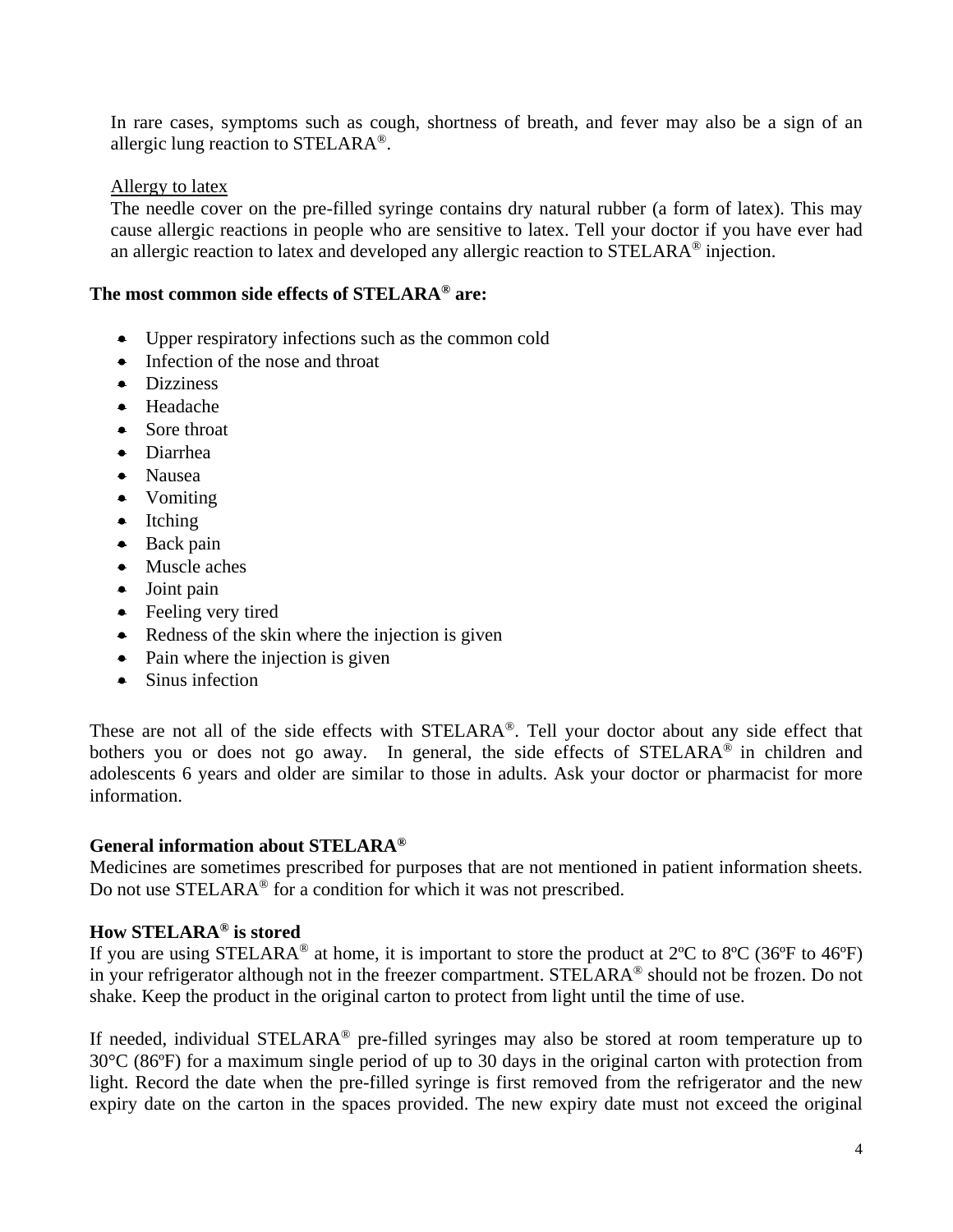expiry date printed on the carton. Once a syringe has been stored at room temperature, it should not be returned to the refrigerator. Discard the syringe if not used within 30 days at room temperature storage.

## **What are the ingredients in STELARA®?**

The active ingredient is ustekinumab.

 $STELARA<sup>®</sup>$  45 mg or 90 mg for injection under the skin: The inactive ingredients include L-histidine, L-histidine monohydrochloride monohydrate, polysorbate 80, sucrose and water for injection. No preservatives are present.

STELARA<sup>®</sup> 130 mg for intravenous infusion: The inactive ingredients include EDTA disodium salt dihydrate, L-histidine, L-histidine hydrochloride monohydrate, L-methionine, polysorbate 80, sucrose and water for injection. No preservatives are present.

# **Other important points:**

 $STELARA<sup>®</sup>$  is a colorless to light yellow product and may contain a few small translucent or white particles of protein. This appearance is not unusual for solutions containing protein.

STELARA® 130 mg solution is **only for intravenous infusion** and must only be given by a healthcare provider. It is a clear, colorless to light yellow product.

 $STELARA<sup>®</sup>$  is available in the following presentations:

Solution for injection for subcutaneous administration 1 Single-use Pre-filled Syringe:

- 45 mg / 0.5 mL
- 90 mg / 1.0 mL
- 1 Single-use Vial:
- $45 \text{ mg} / 0.5 \text{ mL}$

Concentrate for solution for intravenous infusion 1 Single-use Vial:

•  $130 \text{ mg} / 26 \text{ mL}$ 

STELARA® should not be used:

- after the expiration date on the label;
- if the seal is broken;
- if the liquid is discolored, cloudy or you can see other particulate matter floating in it;
- if you know, or think that it may have been exposed to extreme temperatures (such as accidentally frozen or heated);

Always keep medicine out of the sight and reach of children.

# **How to Dispose of STELARA®**

Used syringes should be placed in a puncture-resistant container, like a sharps container. Dispose of your sharps container according to your state or local regulations. Empty vials, antiseptic wipes, and other supplies can be placed in your regular trash. The syringe, needle and vial must never be re-used. Discard any unused portion of STELARA<sup>®</sup> in accordance with local requirements.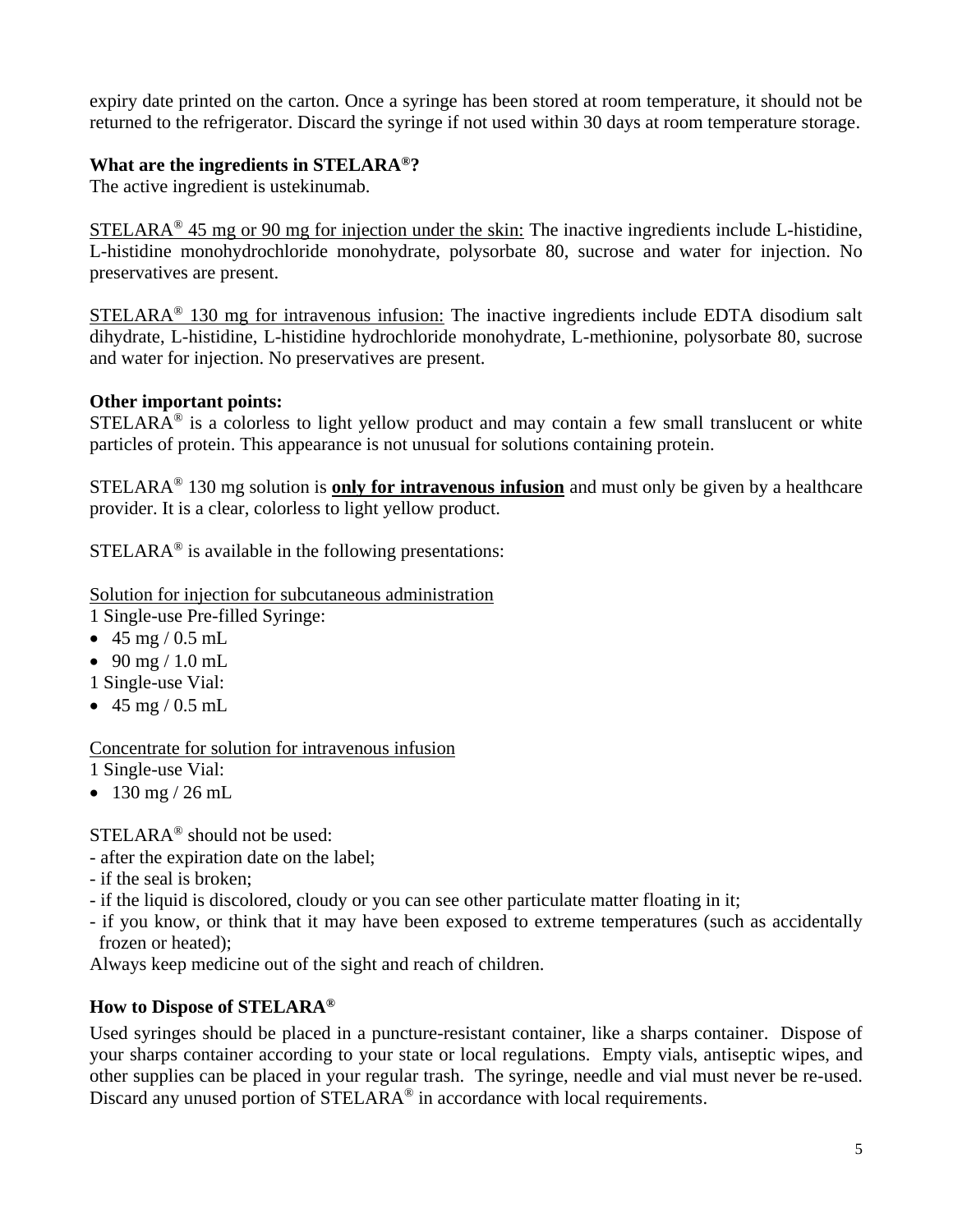# **Instructions for Injecting STELARA® under the skin yourself**

Your first STELARA<sup>®</sup> injection may be administered by your healthcare provider. In children and adolescents 6 years and older, it is recommended that all doses of STELARA® be administered by a health care provider. However, your healthcare provider may decide that it is right for you or your caregiver to learn how to inject STELARA® under the skin (subcutaneously) yourself. **Before you self-inject STELARA®, you or your caregiver must be trained by a healthcare professional. If you have not been trained, please contact your healthcare provider to schedule a training session.**  Call your healthcare provider if you have any questions about giving yourself an injection.

# **INSTRUCTIONS FOR INJECTING STELARA® USING A PRE-FILLED SYRINGE**

To reduce the risk of accidental needle sticks to users, each pre-filled syringe is equipped with a needle guard that is automatically activated to cover the needle after complete delivery of the syringe content.

Do not shake STELARA® at any time. Prolonged vigorous shaking may damage the product. If the product has been shaken vigorously, don't use it.

# **STEP 1: PREPARING FOR PRE-FILLED SYRINGE USE**



# **Take the Syringe out of the Refrigerator**

Check the package to make sure that it is the right dose, **either 45mg or 90mg as prescribed by your healthcare provider**. Children who weigh 60 kg or more, may use the pre-filled syringe.

# **Check Expiration Date**

Open the box and remove the pre-filled syringe. Check the expiration date on the pre-filled syringe and the label of the box. If the expiration date has passed, don't use it.

# **Assemble Additional Supplies**

Assemble the additional supplies you will need for your injection. These include an antiseptic wipe, a cotton ball or gauze, and a sharps container for syringe disposal.

# **Check Solution in Syringe**

Hold the pre-filled syringe with the covered needle pointing upward. Make sure the syringe is not damaged. Look at the solution or liquid in the syringe to make sure that it is clear to slightly opalescent and colorless to slightly yellow. **DO NOT** use if it is frozen, discolored, cloudy or contains large particles and contact your healthcare provider for assistance.

**DO NOT** remove the needle cover from the pre-filled syringe.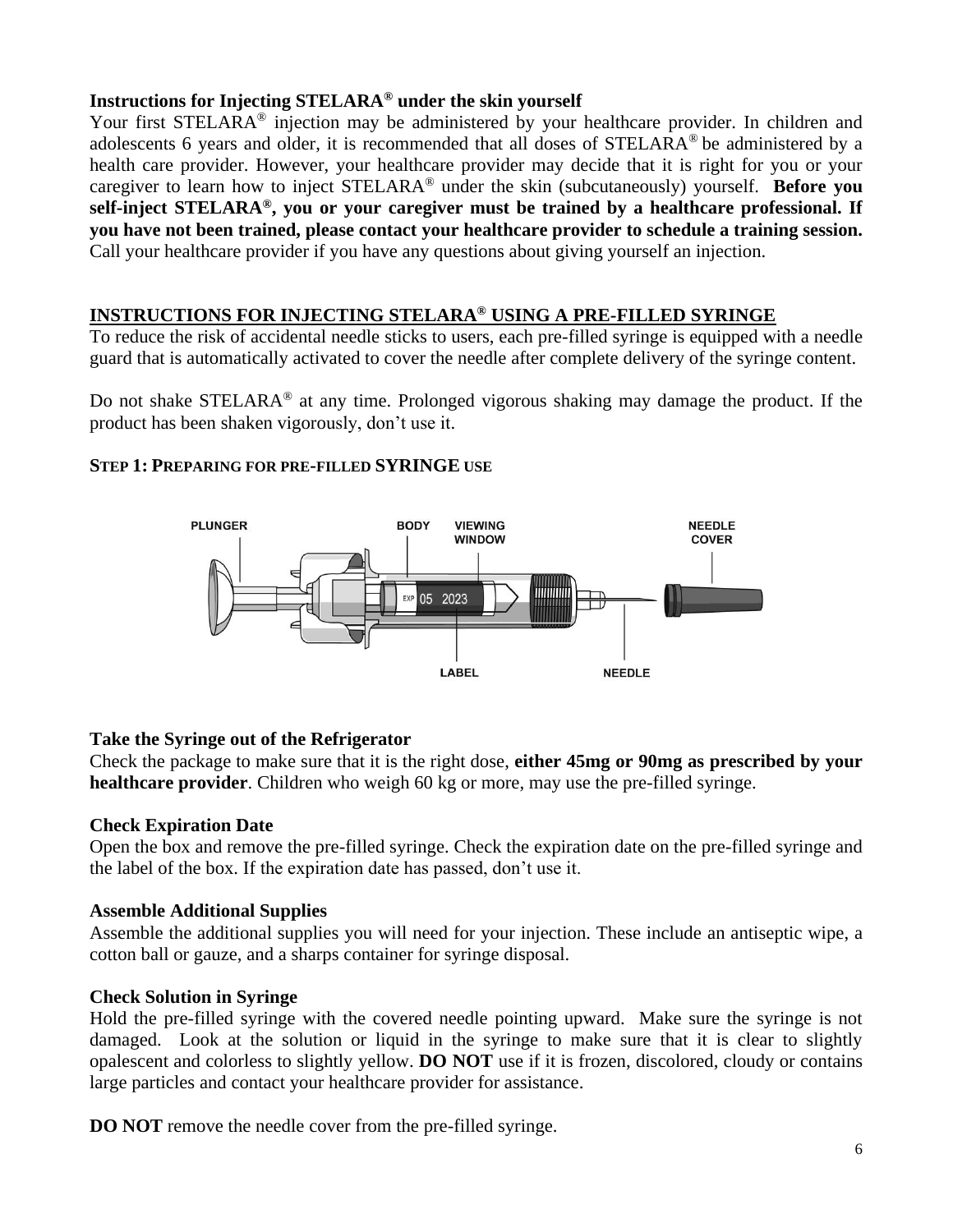**DO NOT** pull back on the plunger head at any time.

### **STEP 2: CHOOSING AND PREPARING THE INJECTION SITE**

### **Choose the Injection Site\***

Good sites are the top of the thigh and around the tummy (abdomen) but about 2 inches away from the belly button (navel). Avoid, if possible, skin involved with psoriasis. If your caregiver is giving you the injection, they may use the upper arms as well.



\*Areas in gray are recommended injection sites.

### **Prepare the Injection Site**

Thoroughly wash your hands with soap and warm water. Wipe the injection site with an antiseptic wipe. **DO NOT** touch this area again before giving the injection.

### **STEP 3: INJECTING THE MEDICATION**

#### **Remove the Needle Cover**

When you are ready to inject, pick up the pre-filled syringe, hold the body of the syringe with one hand and pull the needle cover straight off. Throw the needle cover into the trash. You may notice a small air bubble in the pre-filled syringe. You do not need to remove the air bubble. You may also see a drop of liquid at the end of the needle – this is normal. Do not touch the needle or allow it to touch any surface.



**Note:** The needle cover should **NOT** be removed until you are ready to inject the dose. Do not use syringe if it is dropped without the needle cover in place. If you drop the syringe without the needle cover in place, please contact your healthcare provider for assistance.

### **Inject the Medication**

**Gently pinch the cleaned skin** between your thumb and index finger.

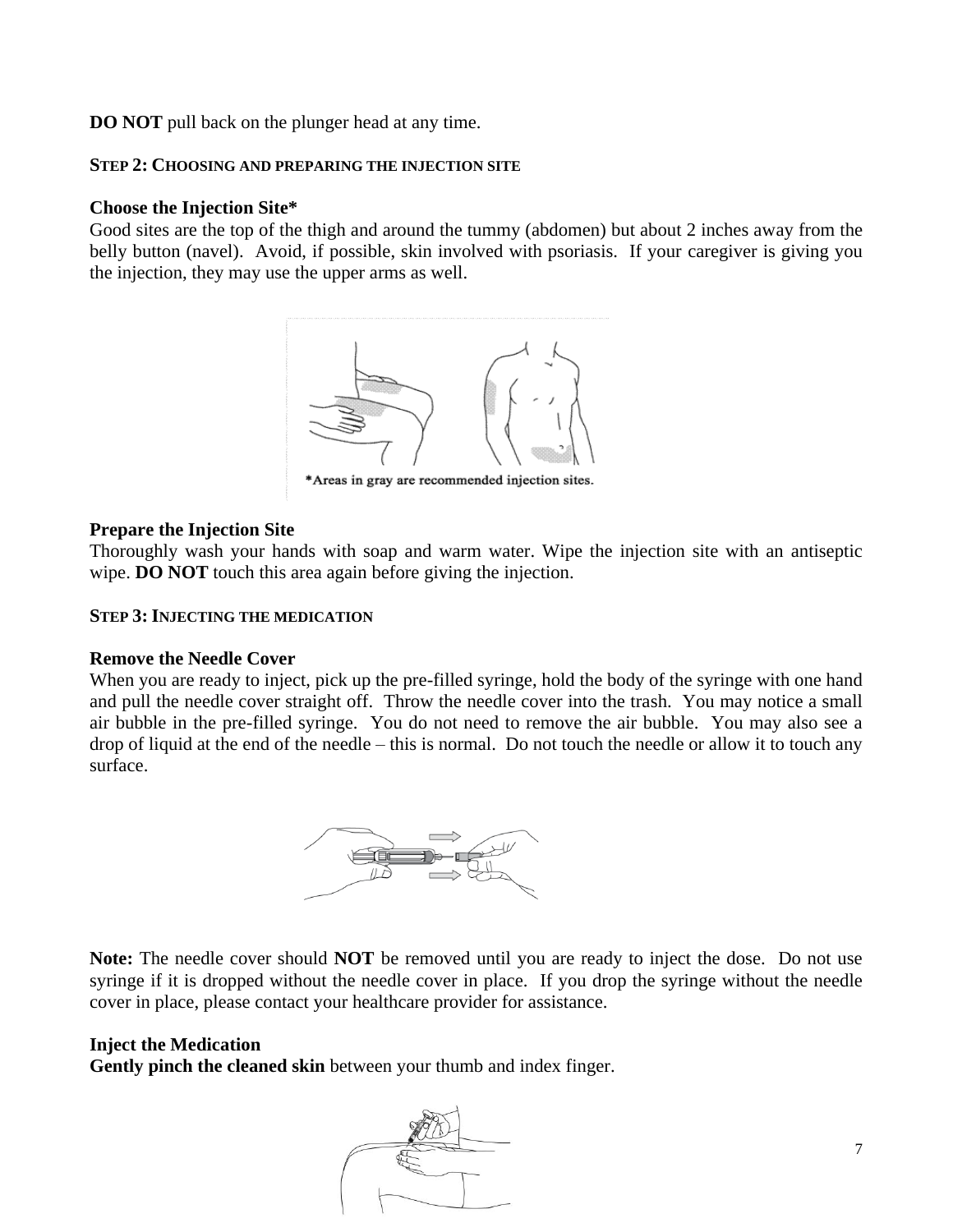Don't squeeze it.

# **Push the syringe needle into the pinched skin.**

# **Push the plunger with your thumb as far as it will go to inject all of the liquid.**

Push it slowly and evenly, keeping the skin pinched.

**When the plunger meets the end of the syringe barrel**, and all of the medication has been injected, release the pinched skin and gently remove the needle. Following complete injection, the needle guard will automatically extend over the needle and lock as you take your hand off the plunger.



### **STEP 4: AFTER THE INJECTION**

# **Dispose of the Empty Syringe**

Immediately dispose of the empty syringe into the sharps container. For your safety and health and for the safety of others, needles and syringes **must NEVER** be re-used. Dispose of sharps container according to your local regulations.

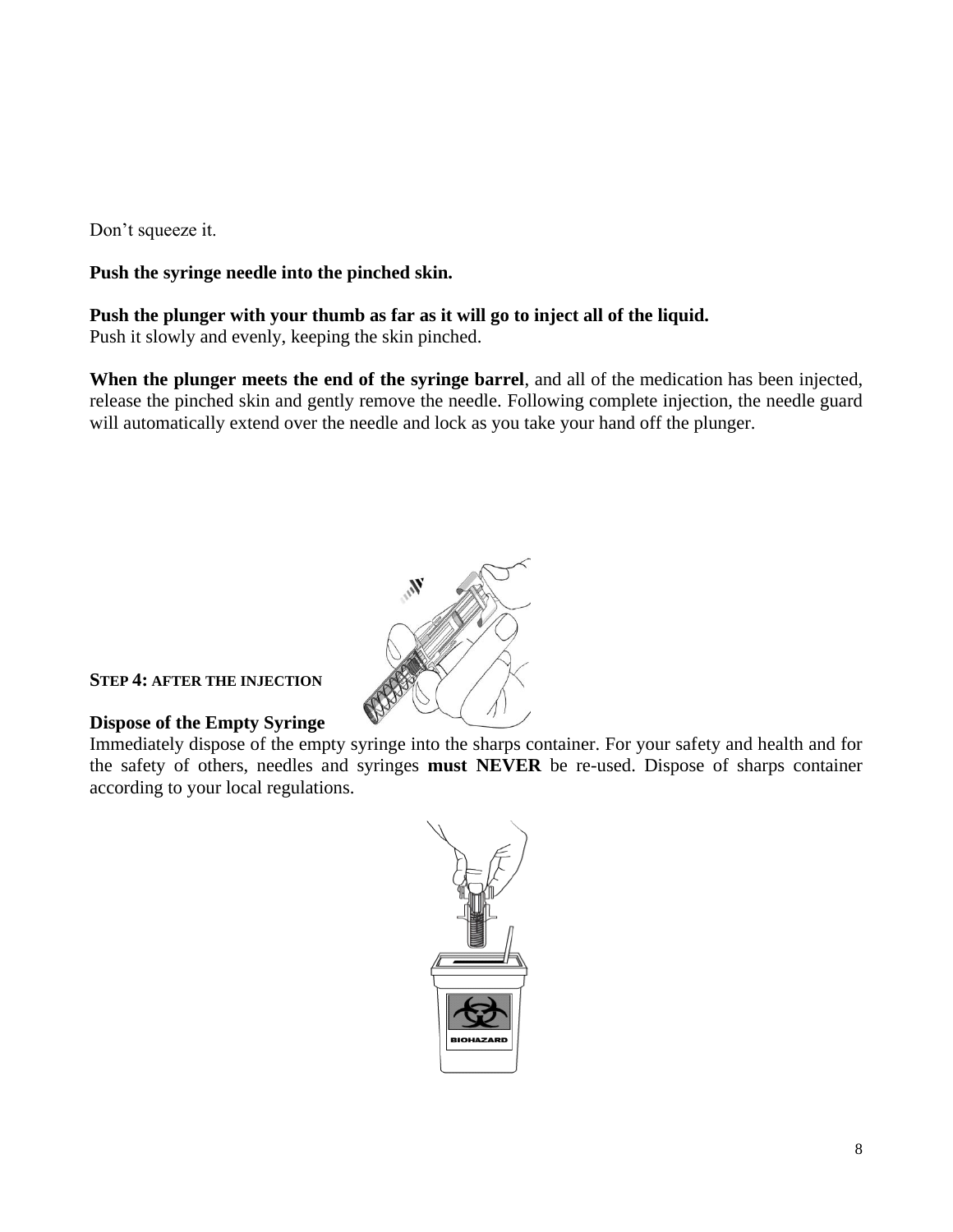### **Use a Cotton Ball or Gauze**

There may be a small amount of blood or liquid at the injection site, which is normal. You can press a cotton ball or gauze over the injection site and hold for 10 seconds. Do not rub the injection site. You may cover the injection site with a small adhesive bandage, if necessary.

# **INSTRUCTIONS FOR INJECTING STELARA® FROM A VIAL**

Do not shake STELARA<sup>®</sup> at any time. Prolonged vigorous shaking may damage the product. If the product has been shaken vigorously, don't use it. STELARA<sup>®</sup> is not to be mixed with other liquids for injection.

### **STEP 1: CHECK VIAL(S) AND ASSEMBLE MATERIALS**

### **Take the Vial(s) out of the Refrigerator**

**Check the package to make sure that it is the right dose, either 45 or 90 mg as prescribed by your healthcare provider. If your dose is 45 mg you will receive one 45 mg vial. If your dose is 90 mg, you will receive two 45 mg vials.** If you receive two 45 mg vials for a 90 mg dose, you will need to give yourself two injections one right after the other.

Children weighing less than 60 kg require a dose lower than 45 mg. Make sure you know the proper amount (volume) and type of syringe needed for dosing. If you don't know the amount or type of syringe needed, contact your healthcare provider for further instructions.

### **Check Expiration Date**

Open the box and remove the vial. Check the expiration date on the vial and the label of the box. If the expiration date has passed, don't use it.

# **Check Solution in Vial**

Make sure the vial is not damaged. Look at the solution or liquid in the vial to make sure that it is clear to slightly opalescent and colorless to slightly yellow. **DO NOT** use if it is frozen, discolored, cloudy or contains large particles and contact your healthcare provider for assistance.

# **Assemble Additional Supplies**

Assemble the additional supplies you will need for your injection. These include an antiseptic wipe, a cotton ball or gauze, and a sharps container for syringe disposal.

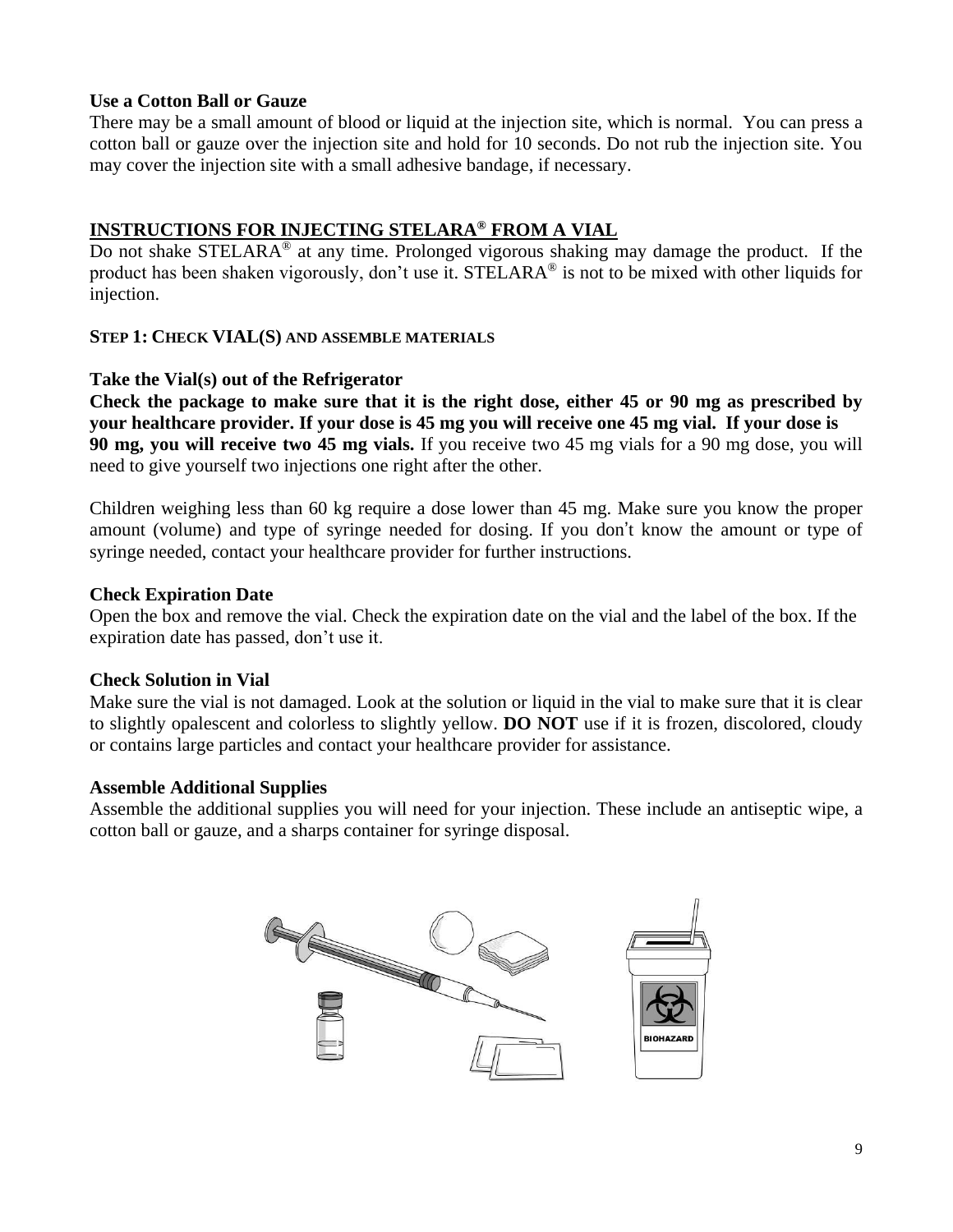### **STEP 2: CHOOSING AND PREPARING THE INJECTION SITE**

### **Choose the Injection Site\***

Good sites are the top of the thigh and around the tummy (abdomen) but about 2 inches away from the belly button (navel). Avoid, if possible, skin involved with psoriasis. If your caregiver is giving you the injection, they may use the upper arms as well.



\*Areas in gray are recommended injection sites.

### **Prepare the Injection Site**

Thoroughly wash your hands with soap and warm water. Wipe the injection site with an antiseptic wipe. **DO NOT** touch this area again before giving the injection.

### **STEP 3: PREPARING THE DOSE**

### **Remove the cap from the top of the vial but do not remove the stopper.**

Clean the stopper with an antiseptic wipe.



**Remove the needle cover from the syringe. Do not touch the needle or allow the needle to touch anything.**

**Put the vial on a flat surface and push the syringe needle through the rubber stopper.**

**Turn the vial and the syringe upside down.** 

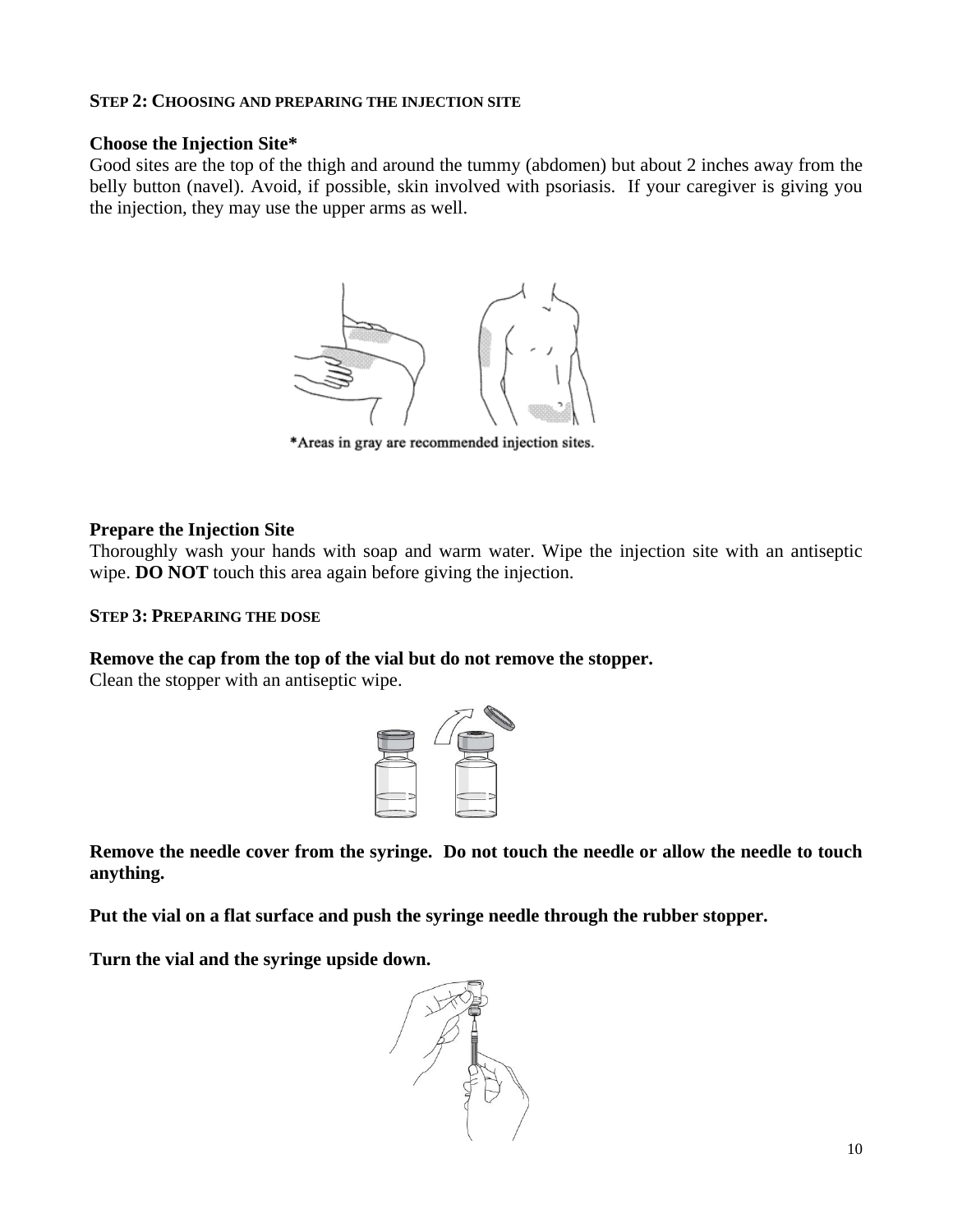For adults and pediatric patients (children and adolescents) 6 years of age and older, who weigh 60 kg or more, pull on the syringe plunger to fill the syringe with the amount (volume) of liquid prescribed by your healthcare provider (0.5 mL or 1.0 mL).

For children and adolescents 6 years of age or older who weigh less than 60 kg, the amount of liquid prescribed by your healthcare provider may be less than 0.5 mL. Your healthcare provider will recommend how much liquid is needed.

It is important that the needle is always in the liquid in order to prevent air bubbles from forming in the syringe.

**Remove the needle from the vial.** Hold the syringe with the needle pointing up to see if it has any air bubbles inside. If there are air bubbles tap the side gently until the air bubbles go to the top of the syringe and press the plunger until all of the air (but none of the liquid) has been removed. Do not lay the syringe down or allow the needle to touch anything.



### **STEP 4: INJECTING THE MEDICATION**

**Gently pinch the cleaned skin** between your thumb and index finger. Don't squeeze it.

**Push the syringe needle into the pinched skin.**



**Push the plunger with your thumb as far as it will go to inject all of the liquid.**  Push it slowly and evenly, keeping the skin gently pinched.

**When the plunger is pushed as far as it will go**, take out the needle and let go of the skin.

# **Dispose the Empty Syringe and Vial(s)**

Discard any unused portion of STELARA® in accordance with local requirements. Immediately dispose of the empty syringe into the sharps container. For your safety and health and for the safety of